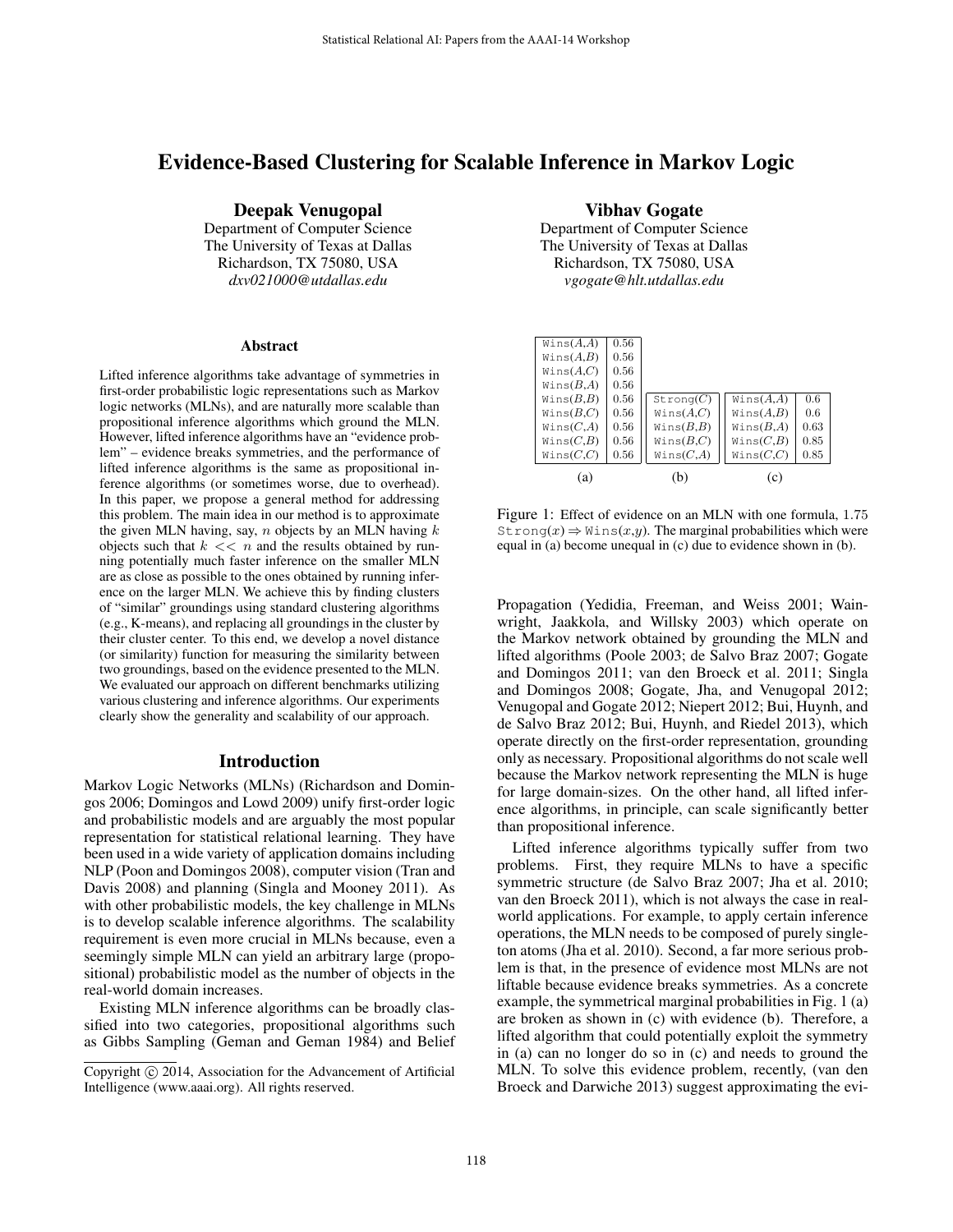dence to make the MLN liftable. While this work is specific to binary evidence, our main contribution in this paper is a general approach for scalable inference on any MLN given arbitrary evidence.

Our main idea is to reduce the number of objects in the domain of the MLN, thereby approximating it by a much smaller MLN such that the results obtained by performing inference on the smaller MLN are as close as possible to the ones obtained by running an expensive inference algorithm on the original MLN. For this, we utilize standard clustering algorithms such as K-means to merge together several "similar/related" groundings in an MLN. Importantly, this allows us to plug-in existing grounded/lifted inference algorithms where the sampling-space (for sampling-based inference) or search-space (for search-based inference) can be controlled, which makes inference feasible even on very large domains.

In order to obtain a domain-reduced approximation of the original MLN, we specify a novel distance function that measures similarity based on the evidence presented to the MLN. The distance function helps cluster together objects in the real-world domain that have similar evidence-structure. The inherent symmetry in MLN representation makes it more likely that the marginal probabilities corresponding to objects in a common cluster are approximately close to each other. Thus, we compute the marginal probability for a single element of the cluster and project the same results to all elements in the cluster.

We evaluate our approach on benchmark MLNs available on the Alchemy website (Kok et al. 2008). In our experiments, we leverage clustering algorithms from data-mining/machine learning literature implemented in Weka (Hall et al. 2009) to scale-up to large domain-sizes. We experimented with two inference algorithms, a propositional sampling-based algorithm, Gibbs sampling and a lifted message-passing algorithm, Lifted Belief Propagation, to show the generality of our approach. Our results clearly illustrate the scalability and accuracy of our approach.

### Preliminaries

First-order logic (FOL) consists of predicates (e.g. Friends) that represent relations between objects, logical connectives (e.g.  $\vee$ ,  $\neg$  etc.) and quantifiers ( $\forall$ ,  $\exists$ ). Each predicate has a parenthesized list of arguments which can be substituted by a term which can either be a logical variable  $(x)$ , a constant  $(X)$  or a function. A formula in first order logic is a predicate (atom), or any complex sentence that can be constructed from atoms using logical connectives and quantifiers. A *ground* atom corresponding to a predicate is one where each term is substituted by a constant symbol. In contrast to full FOL, we make two relaxations here. First, we make the assumption of a *closed universe*, i.e., there is a one-to-one mapping between the constant symbols and objects. This means that any possible *world* is simply an assignment of True or False to every distinct *ground* atom. Secondly, we assume a function-free language where each term is universally quantified and the number of constant symbols is finite. Therefore, for any variable  $x$ , we can define a finite set  $\Delta_x$  (domain of x) which consists of all the constants that can be substituted for  $x$ . A ground formula is

a formula obtained by substituting all of its variables with a constant.

Markov logic (Domingos and Lowd 2009) extends FOL by softening the hard constraints expressed by the formulas. A soft formula or a weighted formula is a pair  $(f, w)$  where f is a formula in FOL and  $w$  is a real-number. A MLN denoted by M, is a set of weighted formulas  $(f_i, w_i)$ . Given a set of constants that represent objects in the domain, an MLN defines a Markov network or a log-linear model. The Markov network is obtained by grounding the weighted firstorder knowledge base and represents the following probability distribution.

$$
P_{\mathcal{M}}(\omega) = \frac{1}{Z(\mathcal{M})} \exp\left(\sum_{i} w_{i} N(f_{i}, \omega)\right) \qquad (1)
$$

where  $\omega$  is a world,  $N(f_i, \omega)$  is the number of groundings of  $f_i$  that evaluate to True in the world  $\omega$  and  $Z(\mathcal{M})$  is a normalization constant or the partition function.

The two main inference problems in MLNs are computing the partition function and the marginal probabilities of query atoms given evidence. In this paper, we focus on the latter.

#### Domain Clustering

#### Problem Formulation

We first begin with some notation. Let  $M$  represent an MLN with M predicates  $R_1, R_2, \ldots, R_M$ , and N weighted formulas  $f_1, f_2, \ldots, f_N$ . Let  $G_{\mathcal{M}}$  represent the ground KB of the formulas in M. Let  $\mathbf{E} = \{E_k\}_{k=1}^S$  be the set of *evidences*. Each  $E_k \in \mathbf{E}$  represents a single ground atom that is known to be either True or False. Let I be a set of indices of the form  $(i, j)$  such that  $1 \le i \le M$ ,  $1 \le j \le A_i$ , where  $A_i$  is the arity of the  $i^{th}$  predicate. In other words,  $(i, j)$  is an index to the  $j<sup>th</sup>$  argument of the  $i<sup>th</sup>$  predicate in  $\mathcal{M}$ . We now define a partition of I and its domain as follows.

**Definition 1.** Let  $\mathcal{I} = {\mathcal{I}_1 \mathcal{I}_2 \dots \mathcal{I}_P}$  be a partition of **I** such that,  $\{(i',j'), (i'',j'')\} \subseteq \mathcal{I}_k$  if and only if there exists a formula  $f_m \in \mathcal{M}$  where  $(i', j')$  and  $(i'', j'')$  refer to the same logical variable in  $f_m$ . The domain (or groundings) of  $\mathcal{I}_k = \{(i_1, j_1), (i_2, j_2), \dots (i_{k'}, j_{k'})\}$  represented as  $\Delta_{\mathcal{I}_k}$  is equal to  $\Delta_{(i_1,j_1)} = \Delta_{(i_2,j_2)} = \ldots \Delta_{(i_{k'},j_{k'})}$ , where  $\Delta_{(i,j)}$ represents the domain of  $(i, j)$ .

**Example 1.** Let M contain exactly one formula R<sub>1</sub>(x,y)  $\wedge$  $R_2(y,z) \Rightarrow R_3(z,x)$ . Let  $\Delta_x = \Delta_y = \Delta_z = \{A,B\}$ .  $\mathcal{I} =$  $\{\{(1,1), (3,2)\}, \{(1,2), (2,1)\}, \{(2,2), (3,1)\}\}\.$   $\Delta_{\mathcal{I}_1}$  =  ${A,B}$  and grounding  $\mathcal{I}_1$  with A, yields the partially ground formula,  $R_1(A,y) \wedge R_2(y,z) \Rightarrow R_3(z,A)$ .

To reduce the total number of formulas in  $G_{\mathcal{M}}$ , we reduce the number of groundings in each  $\mathcal{I}_k \in \mathcal{I}$  independently. Specifically, for each  $\Delta_{\mathcal{I}_k}$ , we learn a new domain,  $\hat{\Delta}_{\mathcal{I}_k}$  and a mapping  $\zeta,$  where  $|\hat{\Delta}_{{\mathcal{I}}_k}| \leq |\Delta_{{\mathcal{I}}_k}|,$  for each  $\mu \in \hat{\Delta}_{{\mathcal{I}}_k},$   $\zeta(\mu)$  $= \mathbf{C}' \subseteq \Delta_{\mathcal{I}_k}$  and  $\forall \mu', \mu''', \mu' \neq \mu'' \Rightarrow \zeta(\mu') \cap \zeta(\mu'') = \emptyset$ . We formulate this domain-reduction problem as a standard clustering problem below.

**Definition 2.** Given a distance measure  $d$  between any two groundings of  $\mathcal{I}_k \in \mathcal{I}$  and the number of clusters for  $\mathcal{I}_k$  equal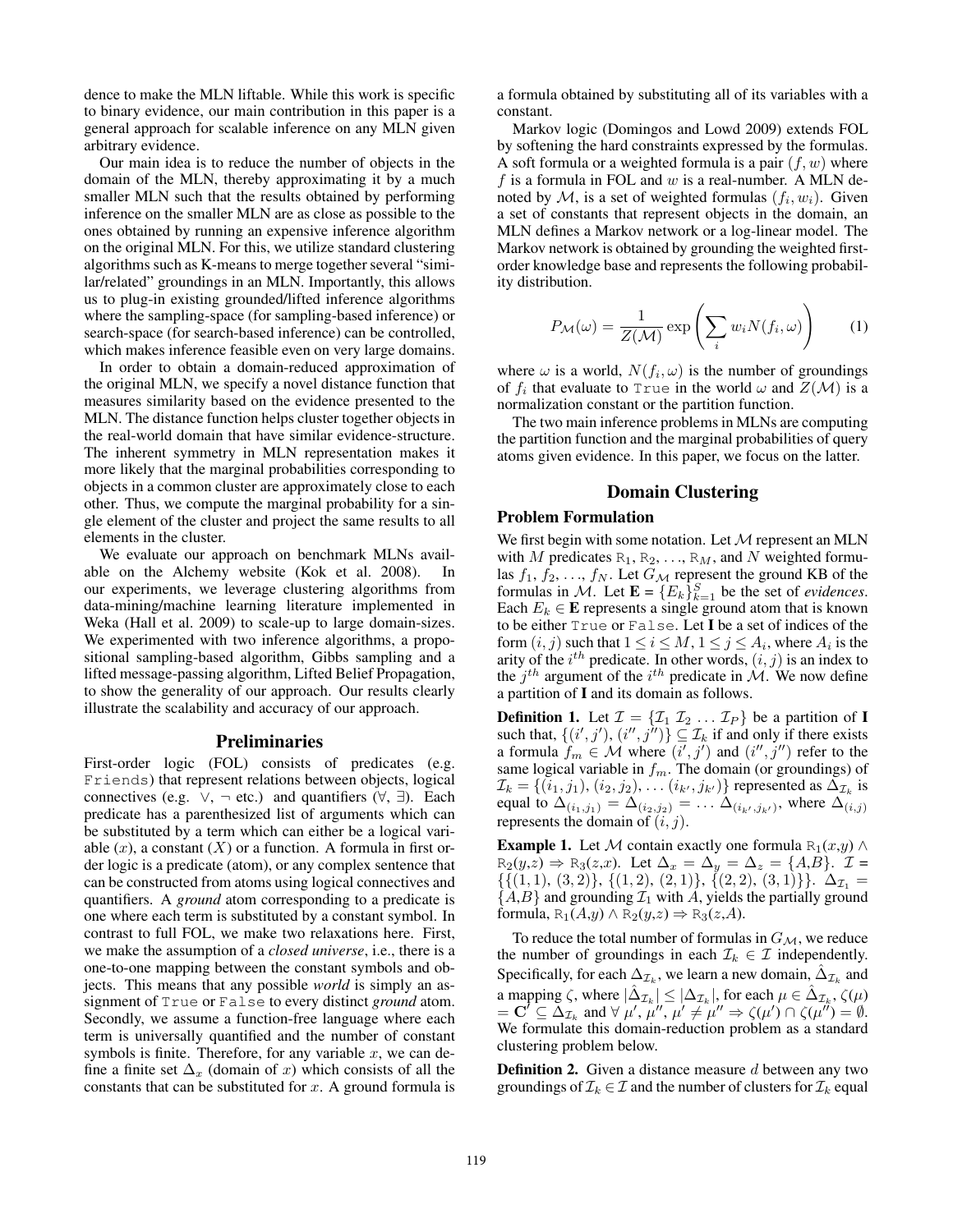to  $r_k$ , we define the clustering problem as,

$$
\min_{\mathbf{C}_1...\mathbf{C}_{\mathbf{P}}} \sum_{k=1}^P \sum_{j=1}^{r_k} \sum_{C_{kj} \in \mathbf{C}_{kj}} d(C_{kj}, \mu_{kj})
$$
(2)

where  $C_{kj}$  corresponds to groundings of  $\mathcal{I}_k$  in cluster j,  $\mu_{kj}$  is the cluster-center of  $\mathbf{C}_{kj}$ , i.e., it represents the "average grounding" for that cluster and  $\zeta(\mu_{kj}) = \mathbf{C}_{kj}$ .

The modified (reduced) domain for  $\mathcal{I}_k$ ,  $\hat{\Delta}_{\mathcal{I}_k}$  is equal to  $\{\mu_{kj}\}_{j=1}^{r_k}$ . The cluster-centers in some sense form a compressed representation of the original domain. From this compressed representation, we generate a modified MLN  $\mathcal M$  with a reduced number of predicate groundings. Formally,

**Definition 3.** For the  $i^{th}$  predicate in M, its reduced domain in  $\hat{\mathcal{M}}$  is given by,

$$
\hat{\Delta}_{\mathcal{R}_i} = \bigcup_{j=1}^{r_{i_1}} \mu_{i_1 j} \times \bigcup_{j=1}^{r_{i_2}} \mu_{i_2 j} \dots \bigcup_{j=1}^{r_{i_{A_i}}} \mu_{i_{A_i} j} \tag{3}
$$

where  $(i, 1) \in I_{i_1}, (i, 2) \in I_{i_2} \dots (i, A_i) \in I_{i_{A_i}}$ 

The formulation in Eq. (2) allows us to leverage existing clustering algorithms in machine learning/data mining and makes inference feasible even when  $G_{\mathcal{M}}$  is very large. This is important because, for arbitrary MLN structures or for inference with evidence, even state-of-the-art inference techniques end up working on a model whose size is comparable to  $G_{\mathcal{M}}$  and in most cases,  $G_{\mathcal{M}}$  grows rapidly with domain-size. For example, consider the MLN,  $R(x, y) \wedge$ S(y, z)  $\Rightarrow$  T(z, x), if  $\Delta_x = \Delta_y = \Delta_z = 100$ ,  $G_M$  has a million formulas. Further, the search space (for search-based algorithms) or the sampling space (for sampling-based algorithms) is massive, i.e., exponential in the number of ground predicates. By clustering, we are essentially compressing this large space and now any existing inference algorithm can be used to solve large problems as they implicitly work in this reduced space. The key advantage is that this space complexity can now be controlled based on the number of clusters. Specifically,

**Proposition 1.** *The number of ground predicates in*  $\hat{M}$  *is*  $O(Mr^A)$ , where M is the number of predicates in M,  $r =$  $\max_{k} r_k$  and A is the maximum arity of a predicate in M.

From Eq. (3), it is clear that the domain of a predicate in  $\hat{M}$  is a set of a cluster-centers rather than a set of concrete objects in M. Thus, one grounding of a predicate in  $\hat{\mathcal{M}}$ implicitly corresponds to multiple groundings of that predicate in  $M$ . This means that in  $\mathcal{M}$ , the original evidence  $E$  is not valid anymore since  $E$  is specified on the original groundings of a predicate. Therefore, we approximate E with  $\hat{E}$  which specifies the evidence on predicates ground with cluster-centers instead of the original objects in  $M$ . To specify this, we define the *expansion* of a predicate grounding in  $\mathcal M$  as the set of groundings that it represents in  $\mathcal M$ .

**Definition 4.** The *expansion* of the  $j^{th}$  grounding of the  $i^{th}$ predicate  $(R_i(\mu_{i_1j_1}, \dots \mu_{i_{A_i}j_{A_i}}))$  in  $\hat{\mathcal{M}}$  is given by,

$$
\pi_{ij} = \mathcal{R}_i \left( \zeta(\mu_{i_1 j_1}) \times \ldots \zeta(\mu_{i_{A_i} j_{A_i}}) \right) \tag{4}
$$

Clearly, if we assert in  $\hat{E}$  that a grounding of a predicate in  $\overline{\mathcal{M}}$  is True (or False), this implicitly asserts that every grounding in the expansion of that predicate is True (or False). Given a clustering of the domains, in order to best approximate E for this clustering, we minimize the symmetric difference between the new evidence and the original evidence as represented below.

$$
\min_{\hat{\mathbf{E}}} |\mathbf{E}\triangle\bar{\pi}(\hat{\mathbf{E}})| \tag{5}
$$

where  $\hat{E}$  is a subset of predicate groundings in  $\hat{\mathcal{M}}$  and each grounding is assigned a sign (positive/True or negative/False),  $\bar{\pi}(\hat{\mathbf{E}})$  expands every grounding in  $\hat{\mathbf{E}}$  and assigns each grounding in the expansion the same sign as its corresponding grounding in E. The  $\triangle$  operator computes the symmetric difference between **E** and  $\bar{\pi}(\hat{\mathbf{E}})$  (A grounding with different signs is treated as distinct elements).

We can easily show the following result to construct the optimal  $E$  according to Eq. (5).

**Proposition 2.** Let  $\pi_{ij}$  be the expansion of one grounding  $(E)$  in  $\hat{E}$ *. Let*  $n_+$  *be the count of positive-sign elements and*  $n_$ *, the count of negative-sign elements in*  $\pi_{ij}$  ∩ **E***. Eq.* (5) is optimized by assigning  $\hat{E}$  as positive if  $n_+ \ge \frac{|\pi_{ij}|}{2}$  and  $\hat{E}$ *as negative if*  $n_{-} \geq \frac{|\pi_{ij}|}{2}$ .

Alg. 1 computes the marginal probabilities in an MLN given evidence. It needs three other methods as input namely, the distance function, clustering algorithm and the inference algorithm. The amount of reduction applied to each domain is specified as  $\alpha$ . The algorithm starts by computing the partition  $\mathcal I$  from the term dependencies in  $\mathcal M$ . Next, to each  $\mathcal{I}_k \in \mathcal{I}$ , the clustering algorithm  $\mathcal{L}$  is applied which outputs the clustered domain  $\Delta_{\mathcal{I}_k}$  as well as the mapping function  $\zeta$  that maps each cluster-center to its original domain.  $\Delta_{\mathcal{I}_k}$  is now replaced by its approximation in the new MLN  $\hat{\mathcal{M}}$ . Once all the domains are suitably reduced, the next step is to approximate the evidence based on the reduced domains. Using Proposition 2, for every grounding of every predicate in the approximate MLN  $\mathcal{M}$ , we make a decision as to whether it is to be considered positive evidence, negative evidence or unknown. This yields the approximate evidence set  $\hat{E}$ .  $\hat{\mathcal{M}}$  is then re-weighted where each grounded formula's weight is multiplied by the number of groundings it represents in  $M$ . We then invoke the inference algorithm  $\mathcal F$  to compute the marginals in  $\mathcal M$ . Finally, we project the results obtained on  $\hat{\mathcal{M}}$  back to the original domains. Specifically, if  $\mathcal M$  has a probability  $p$ , then each grounding in its expansion is assigned the same probability.

#### Distance Function

The distance function  $d$  is a key parameter that affects the clustering in Eq. (2) and in turn the inference results in Alg. 1. The advantage of our formulation is that it is easy to plug-in a new distance function and generate inference algorithms targeted towards specific applications or datasets. Here, we develop a distance function using the evidence, such that groundings within a cluster have similar marginals.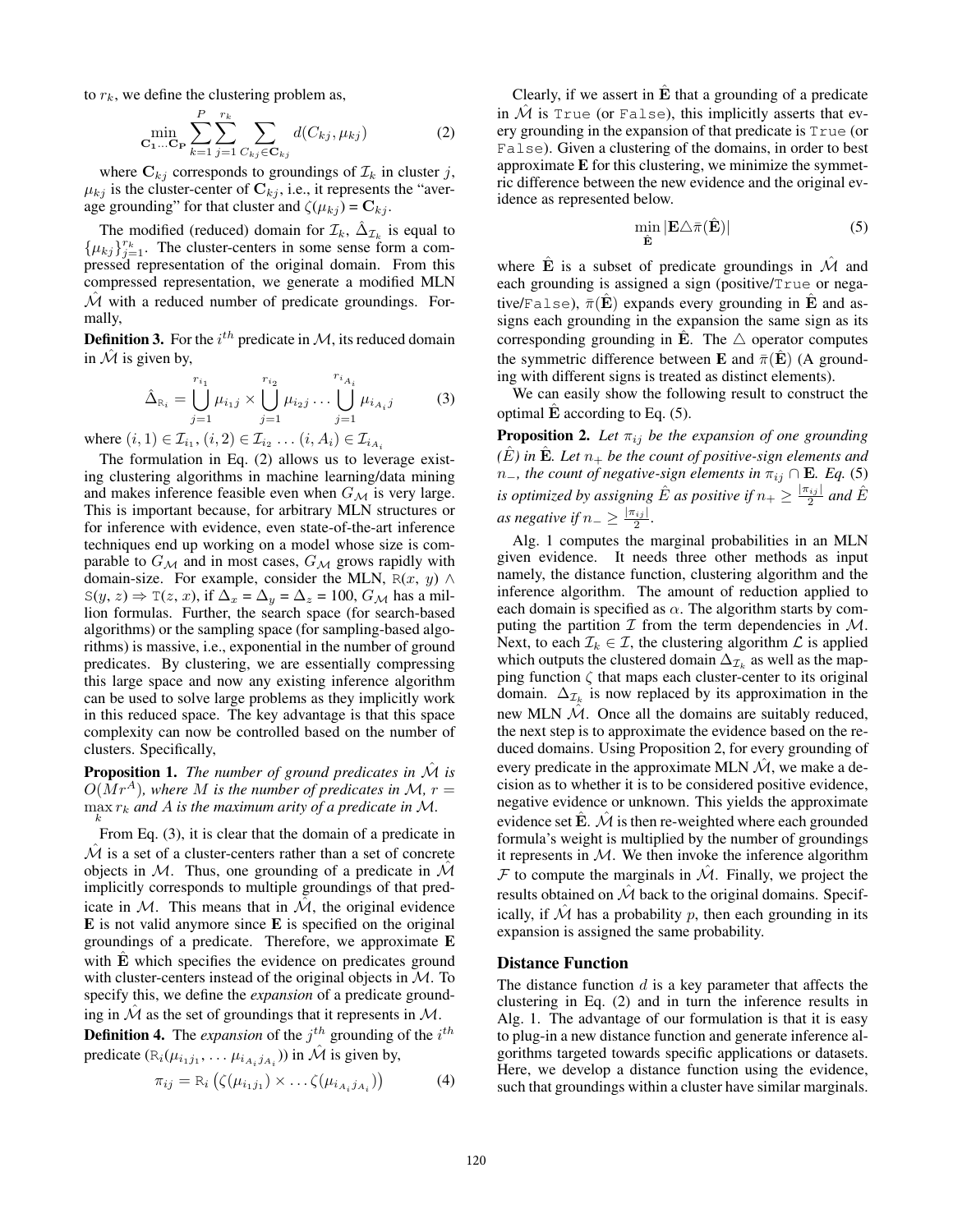Algorithm 1: Compute-Marginals

Input: MLN M, Evidence E, Query Q, Distance function  $d$ , Clustering function  $\mathcal{L}$ , Inference algorithm  $\mathcal{F}$ , cluster-bound  $\alpha$ **Output:** Marginal probabilities  $P$  for **Q** 1 Compute the partition  $\mathcal I$  from  $\mathcal M$ 2  $\mathcal{M} = \mathcal{M}$ 3 for  $\mathcal{I}_k \in \mathcal{I}$  do numclusters =  $\alpha \times \Delta_{\mathcal{I}_k}$ 4 5  $\hat{\Delta}_{\mathcal{I}_k}$ ,  $\zeta$ ) =  $\mathcal{L}(numclusters, d)$ 6 Replace  $\Delta_{\mathcal{I}_k}$  with  $\hat{\Delta}_{\mathcal{I}_k}$  in  $\hat{\mathcal{M}}$ 7  $\mathbf{E} = \emptyset$ 8 for  $R_i \in \mathcal{M}$  do 9 Compute  $\hat{\Delta}_{\text{R}_i}$  using Eqn. (3) for *Each j, where j indexes the groundings of*  $\hat{\Delta}_{R_i}$ 10 do 11 | Compute its expansion  $\pi_{ij}$  using Eqn. (4) 12 Add the  $j^{th}$  grounding of  $R_i$  to  $\hat{\mathbf{E}}$  based on Proposition 2 13  $\hat{\mathcal{P}} = \mathcal{F}(\hat{\mathcal{M}}, \hat{\mathbf{E}}, \mathbf{Q})$ 14 **for** *Each*  $R_k \in \mathbf{Q}$  do <sup>15</sup> for *Each* j*, where* j *indexes the groundings of*  $R_k$  in  $\hat{M}$  do <sup>16</sup> for *Each* t*, where* t *indexes the groundings*  $of$   $R_k$  *in the expansion*  $\pi_{kj}$  **do** 17  $\left|\right|$   $\left|\right|$   $\mathcal{P}(\mathbb{R}_k, t) = \hat{\mathcal{P}}(\mathbb{R}_k, j)$ <sup>18</sup> return P

**Example 2.** Consider the MLN with one formula  $R(x) \Rightarrow$ S(x,y) with weight 1.75 and domain  $\Delta_x = \{A, B, C\}$ . Let the evidence  $\mathbf{E} = \{ R(A), R(B) \}$ . The task is to compute the marginal probabilities of all groundings of  $S(x,y)$  which we refer to as the query. The exact marginal probabilities for the query are,  $S(A,y) = S(B,y) = 0.5$ ,  $S(C,y) = 0.56$ . Thus, an ideal distance function should give us a clustering of  $\Delta_x$ where  $B$  and  $C$  are placed in the same cluster as they have the same marginals w.r.t the query variable. To do this, we observe that the evidence on  $R(A) \Rightarrow S(A,y)$  and  $R(B) \Rightarrow$  $S(B,y)$  are "symmetrical" i.e. they satisfy the same number of groundings and consequently the number of groundings that are left unsatisfied in both the formulas is the same. In other words, when  $x = A$ , the relevant evidence yields MLN  $\mathcal{M}'$  and when  $x = B$ , its yields  $\mathcal{M}''$  and if  $\mathcal{M}'$  is sufficiently close to  $\mathcal{M}''$ , we would want all the groundings where  $x =$ A clustered together with the groundings where  $x = B$  because they are likely to have the same marginal probabilities. We formalize this intuitive idea below.

Let  $\mathcal{M}_{C_{kj}}$  represent the MLN obtained after grounding  $\mathcal{I}_k$  with the  $j^{th}$  constant in  $\Delta_{\mathcal{I}_k}$ . Clearly, in the general case, for any two distinct  $j_1$ ,  $j_2$ ,  $\mathcal{M}_{C_{kj_1}}$  and  $\mathcal{M}_{C_{kj_2}}$  are not necessarily independent MLNs as there may be atoms in  $\mathcal{M}_{C_{k_{j_1}}}$  that are also present in  $\mathcal{M}_{C_{k_{j_2}}}$ . However, in our

|  | <b>Algorithm 2: Build-Query</b> |  |  |  |
|--|---------------------------------|--|--|--|
|--|---------------------------------|--|--|--|

| <b>Input:</b> Clausal formula $f_t$                     |                         |
|---------------------------------------------------------|-------------------------|
| <b>Output:</b> Relational-Algebra expression $Q$        |                         |
|                                                         | $1\quad O=\emptyset$    |
|                                                         | 2 for $R_i \in f_t$ do  |
| $Rvalue = 1$                                            | 3                       |
| <b>if</b> $R_i$ is positive <b>then</b>                 | $\overline{\mathbf{4}}$ |
| $Rvalue = 0$                                            | 5                       |
| if $Q = \emptyset$ then                                 | 6                       |
|                                                         | 7                       |
|                                                         | 8                       |
| $Q = Q \bowtie_{\theta} \sigma_{R_i.val = Rvalue}(R_i)$ | 9                       |
| $Q = Q + \sigma_{R_i.val} = R value(R_i)$               |                         |

distance function, we relax the constraints/dependencies between  $\mathcal{M}_{C_{kj_1}}$ ,  $\mathcal{M}_{C_{kj_2}}$  and assume these to be independent MLNs and compute the distance between these two MLNs. Specifically, we define a feature vector  $U_{C_{kj}} = c_{f_1}, c_{f_2} \dots$  $c_{f_N}$ , where  $c_{f_k}$  is the number of satisfied groundings in formula  $f_k$  of MLN  $\mathcal{M}_{C_{ki}}$  due to the evidence **E**. The distance is computed as  $d(C_{kj_1}, C_{kj_2}) = ||\mathbf{U}_{C_{kj_1}} - \mathbf{U}_{C_{kj_2}}||.$ 

Even though the above distance function seems like an intuitive and reasonable heuristic, it turns out that computing the distance function efficiently is infeasible in general because computing the counts in  $U_{C_{ki}}$  is a hard problem. In order to formalize this clearly, we specify the predicates and their groundings using a relational database. Further, we also assume that each formula is reduced to a clausal form. The  $i^{th}$  predicate  $R_i$  is stored as a table  $R_i$  with  $A_i + 1$ columns ( $A_i$  is the arity), namely,  $id_1 \ldots id_{A_i}$  and  $val$ . The first  $A_i$  columns store the constants corresponding to a grounding of the predicate and the val column specifies the assignment. Given such a database, borrowing results from (Domingos and Lowd 2009),

Theorem 1. *Computing the number of satisfied groundings of a first-order clause in a database is* #P*-complete in the length of the clause.*

Thus, computing  $U_{C_{ki}}$  is hard as it requires queries that join an arbitrary number of tables. Therefore, we further relax the constraints/dependencies within the atoms in a formula to guarantee feasibility of computing  $U_{C_{ki}}$  as illustrated below.

**Example 3.** Let M contain one formula,  $\neg R(x, y)$  ∨  $\neg S(y,z) \lor T(z,x)$ , where  $\Delta_x = \{A, B, C\}$ . To compute the count of satisfied groundings for  $x = A$ , we compute its inverse, i.e., the number of unsatisfied groundings for  $x =$ A. The satisfied count is simply the difference between the total number of groundings and the number of unsatisfied groundings. As the total number of groundings  $\Delta_y \times \Delta_z$  is a constant for all groundings of  $x$ , we simply ignore it. The unsatisfied groundings for  $x = A$  is given by,

$$
\sigma_{R.val=1 \wedge S.val=1 \wedge T.val=0}((\sigma_{R.id_0=A}(R)
$$

 $\bowtie_{R.id_1=S.id_0} S) \bowtie_{S.id_1=T.id_0 \wedge R.id_0=T.id_1 T)$  (6)

where  $\sigma$  is the selection operator and  $\bowtie$  is the join operator. Clearly, the above expression has two joins. However, if we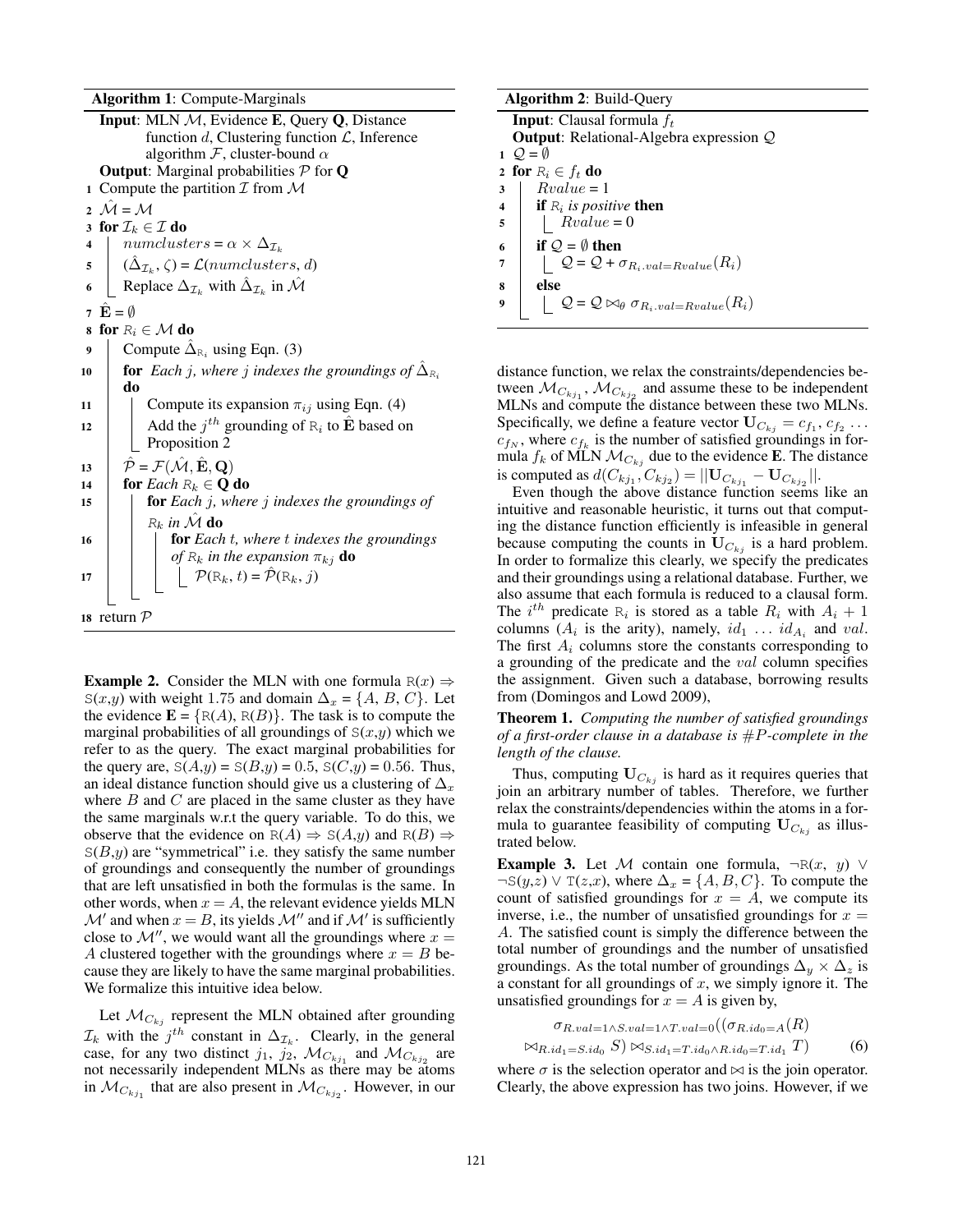Algorithm 3: Compute-Features

Input: M and its associated relational DB, join-bound  $J, \mathcal{I}_k \in \mathcal{I}$ **Output**: Feature vector set  $\{ \mathbf{U}_{C_{kj}} \}_{j=1}^{\Delta_{\mathcal{I}_k}}$ 1  $U = \emptyset$ 2 for  $C_{kj} \in \Delta_{\mathcal{I}_k}$  do  $3 \mid \mathbf{U}_{C_{kj}} = \emptyset$ 4 for  $f_t \in \mathbf{F}$  do 5 **if**  $f_t$  *is not relevant to*  $\mathcal{I}_k$  **then**  $\begin{array}{c|c|c|c} \hline \hline \hline \end{array}$  | continue  $7 \mid Q = \text{Build-Query}(f_t)$  $8$  while  $Q$  do  $\overline{Q'}$  = Select a sub-query containing up to the first  $J$  joins in  $Q$ 10 **for**  $R_i \in \mathcal{Q}'$  do 11 **if**  $\exists p \text{ such that } (i, p) \in \mathcal{I}_k$  then 12 | | | | Wrap a select  $(\sigma_{R_i, id_p = C_{ki}})$  around  $R_i$ 13 |  $\bigcup_{C_{kj}}$  .append(Count( $\mathcal{Q}'$ )) 14  $\parallel$  Let  $R_s$  be a table in Q' whose attribute participates in the  $\theta$ -join after  $Q'$ 15 **if**  $R_s = \emptyset$  then 16  $\Big| \Big| \Big| \Big| \Big| \mathcal{Q} = (\mathcal{Q} - \mathcal{Q}')$  $17$  else 18 | Relax the  $\theta$ -join and include only those constraints involving  $R_s$ 19  $\Big|$   $\Big|$   $\Big|$   $\mathcal{Q} = R_s \bowtie_{\theta} (\mathcal{Q} - \mathcal{Q}')$ 20 | U.append $(\mathbf{U}_{C_{ki}})$ <sup>21</sup> return U

impose a constraint that no joins are allowed during the computation of the feature vector, we approximate Eq. (6) by implicitly assuming that each predicate in the formula is independent i.e. we ignore the joins to obtain a vector of counts from 3 separate queries,  $\sigma_{R.val=1 \wedge R.id_0 = A}(R)$ ,  $\sigma_{S.val=1}(S)$ and  $\sigma_{T.val=0 \wedge T.id_1=A(T)$ . An alternate distance function can be obtained if we only allow exactly one join in a query. In this case, we can get a better approximation of Eq. (6) by considering two pairwise joins in the formula as,

$$
\sigma_{R.id_0 = A \land R.val = 1}(R) \bowtie_{R.id_1 = S.id_0} \sigma_{S.val = 1}(S)
$$
  

$$
\sigma_{S.val = 1}(S) \bowtie_{S.id_1 = T.id_0} \sigma_{T.val = 0 \land T.id_1 = A}(T)
$$

Alg. 3 generalizes the idea in the above example and computes the feature vectors for a specific  $\mathcal{I}_k \in \mathcal{I}$ . The algorithm generates multiple queries corresponding to each grounding of  $\mathcal{I}_k$  such that the number of joins in each query is lesser than J. For this, we go over each formula  $f_t$ , and first check if  $f_t$  is *relevant* to  $\mathcal{I}_k$  i.e. if  $f_t$  contains at least one predicate  $R_i$  such that for some  $p$ ,  $(i, p) \in \mathcal{I}_k$ , then  $f_t$  is a relevant formula for clustering  $\mathcal{I}_k$ , otherwise, we ignore  $f_t$ . This is because, if  $f_t$  is not relevant to  $\mathcal{I}_k$ , then  $f_t$  yields identical counts for every grounding of  $x$  and therefore never affects the clustering. For every relevant  $f_t$ , we first build the complete query which is a sequence of  $\theta$ -joins on the tables corresponding to every predicate in  $f_t$ . Each predicate is wrapped with a "Select" to obtain tuples whose value is equal to the inverse of the predicate's sign in  $f_t$ . The  $\theta$  in the join specifies equality conditions on all the variables shared between the predicates in  $f_t$ . For e.g. In a formula  $\neg R(x)$  $\vee$  S(x), the  $\theta$ -join is specified as  $\sigma_{R.val=1}(R) \bowtie_{R.id_0=S.id_0}$  $\sigma_{S.val=0}(S)$ . Once we build the full query, we simply walk through the query and execute no more than  $J$  joins at a time. For each predicate which has a variable that corresponds to some element of  $\mathcal{I}_k$ , we ground the variable by enforcing the select condition in line 12 of the algorithm. We execute the partial query  $Q'$  with a maximum of J joins and store the result (count) in the feature vector. Next, we remove  $Q'$  from  $Q$  and relax the next  $\theta$ - join condition as follows. Among all the tables mentioned in  $Q'$ , we select one table  $R_s$ , that participates in the next join operation in  $Q - Q'$ . We only retain the join conditions related to  $R_s$  in the next join in  $Q - Q'$  and remove the rest of the conditions. We continue until we empty the original query  $Q$ . Finally, we return the accumulated set of feature vectors.

# Experiments

We evaluate our approach on 3 benchmark MLNs available in the Alchemy website (Kok et al. 2008), namely Segmentation (Seg), WebKB, Protein and a new MLN, Student (Teaches(*i*, *c*)  $\land$  Prereq(*c*, *c*1)  $\Rightarrow$  Takes(*s*, *c*1)). In the inference subroutine, we used two algorithms from Alchemy, a lifted algorithm based on message passing, Lifted-BP (Singla and Domingos 2008) and a propositional algorithm based on sampling, Gibbs sampling (Geman and Geman 1984). For clustering, we used four algorithms available in Weka (Hall et al. 2009) namely, KMeans++ (KM), Expectation-Maximization (EM), Hierarchical clustering (HC) and XMeans (XM). We set the bound on the number of joins  $(J)$  as 1. We ran our experiments on a quadcore Ubuntu machine with 6GB RAM.

#### Approximation results on benchmarks

Fig. 2 illustrates the approximation error on each benchmark for all combinations of the inference and clustering algorithms. The *x*-axis plots  $CR = \frac{N_c}{N_g}$ , where  $N_c$  is the total number of ground formulas in  $\mathcal M$  and  $N_g$  is the total number of ground formulas in M. The *y-axis* shows the approximation error calculated as follows.  $Err = \frac{\sum_{g \in G} D_{KL}(P_g||P'_g)}{|G|}$  $|G|$ , where  $D_{KL}$  is the standard KL-Divergence distance measure, G refers to all groundings of a query predicate,  $P<sub>g</sub>$ is the marginal distribution of  $g$  computed from  $M$  and  $P'_{g}$  is computed from  $\mathcal{\hat{M}}$ . For fairness, both marginals are computed using the same inference algorithm. We set 50% of arbitrary groundings as evidence, where 25% are True and 25% are False. Fig. 2 illustrates the trade-off between accuracy and complexity. On all experiments, as  $CR$ increases, the complexity increases, however, the approximation error reduces as we map the original domains to a larger set thereby reducing the difference between the original MLN and the approximate MLN. In almost all cases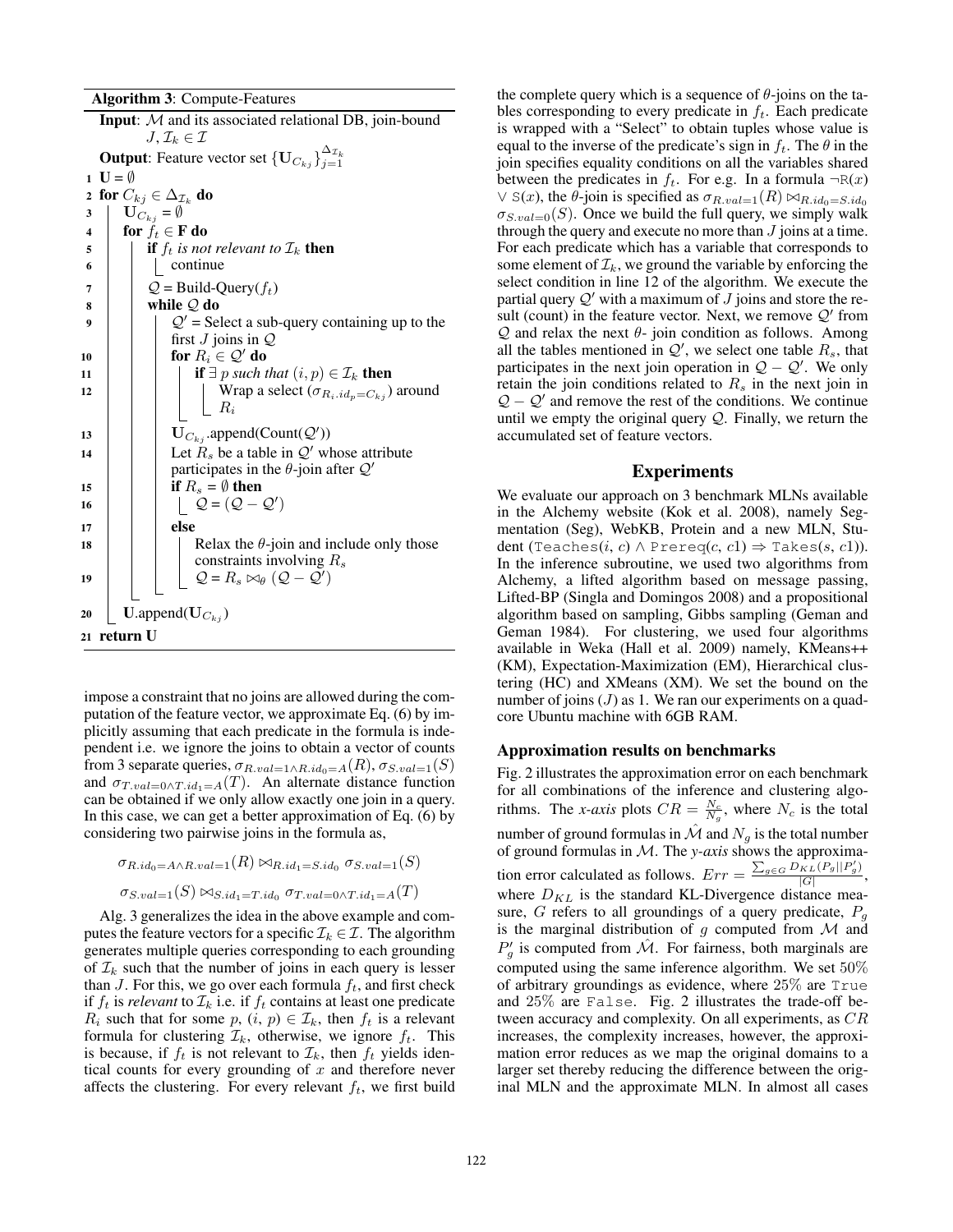

Figure 2: Approximation error for varying  $CR = \frac{N_C}{N_G}$ , where  $N_C$  is the number of ground formulas  $\hat{M}$  and  $N_G$  the number of ground formulas in M. The y-axis shows the average KL-Divergence of the marginals computed from  $\hat{\mathcal{M}}$  to those computed using M (smaller is better). (a) - (d) show the results using Lifted-BP, (e) - (h) using Gibbs sampling.



Figure 3: Scalability experiments. The y-axis shows the time in seconds to create the approximate MLN and the x-axis shows  $(N_f : N_a)$ , where  $N_f$  is the number of ground formulas and  $N_a$  is the number of ground predicates.

for Lifted-BP, the approximation error was below 0.2 for even small va;ues of CR. For Gibbs sampling though, in some cases  $(g,h)$ , it took a larger  $CR$  value for the approximation error to reduce significantly. One of the reasons for this could be that Gibbs sampling in general performs poorly in MLNs when there are hard constraints (evidence) in the model (Poon and Domingos 2006) and therefore yields worse approximation.

#### **Scalability**

Fig. 3 illustrates the scalability of our approach when handling large domain-sizes. For different domain-sizes, we show the time in seconds it takes to compute the approximate MLN after clustering. We used an  $\alpha$  value of 0.25 for these experiments and introduced 50% random evidence with half of them True and the other half False. As expected, the time taken to compute the approximate MLN increases as the domain-size grows. However, we were able to complete processing the MLN in a reasonable amount of time even when the ground MLN had a trillion formulas (a). Also, the number of first-order formulas play a role in determining the complexity due to the distance function computation. Recall that we compute a vector for every formula in the MLN. Therefore, a larger number of formulas mean more computations on the database. For instance, Fig. 3 (a) has just one formula while (b) has 7. Therefore, even though the number of ground formulas in (a) is a trillion while in (b) it is a billion, (b) takes longer to process. Further, for each MLN, the third (largest) instance takes a visibly longer time. This is expected because, the size of the database grows really large and query-processing requires more hard disk accesses. Finally, the type of clustering has minimal impact on the processing time.

Acknowledgements This research was partly funded by ARO MURI grant W911NF-08-1-0242, by the AFRL under contract number FA8750-14-C-0021 and by the DARPA Probabilistic Programming for Advanced Machine Learning Program under AFRL prime contract number FA8750-14- C-0005. The views and conclusions contained in this document are those of the authors and should not be interpreted as representing the official policies, either expressed or implied, of DARPA, AFRL, ARO or the US government.